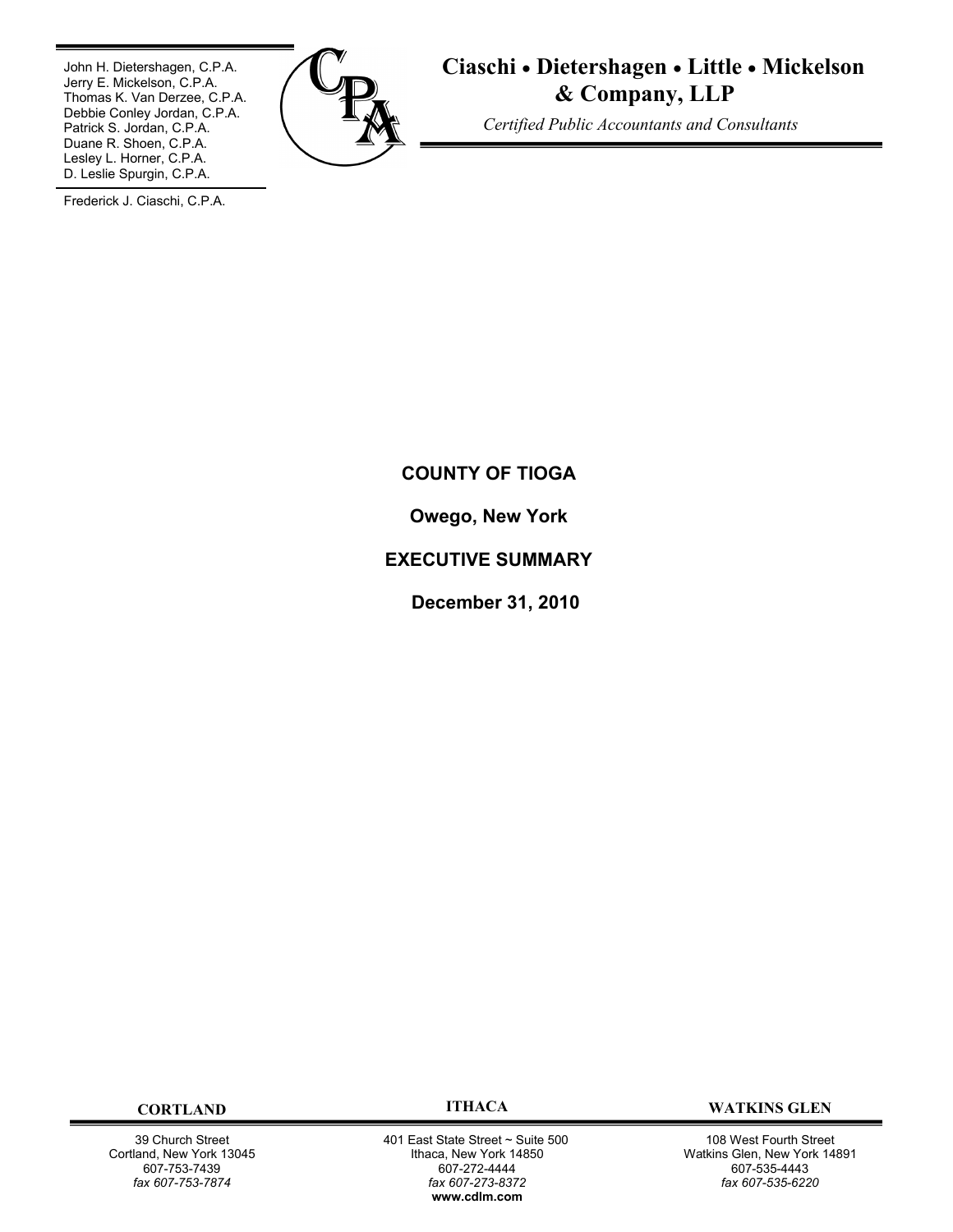## COUNTY OF TIOGA

### EXECUTIVE SUMMARY OF 2010 AUDIT REPORT AND FINDINGS

Report of Independent Auditors on Basic Financial **Statements** 

Report of Independent Auditors on Supplemental Financial Information

Report on Internal Control Over Financial Reporting and on Compliance and Other Matters Based on an Audit of Financial Statements Performed in Accordance with *Government* 

Report on Compliance with Requirements Applicable to Each Major Program and Internal Control Over Compliance in Accordance with OMB Circular A-133

Report on Schedule of Expenditures of Federal Awards

Auditor's Communication with Those Charged with Goverance

## **Basic Financial Statements Description of Report and Findings**

**Qualified opinion** on the County of Tioga's (the County) financial statements because the financial statements of the Soil and Water Conservation District have not been audited for the year ended December 31, 2010.

**Unqualified report** on supplemental financial information in relation to primary audit report.

Report on the County's compliance with laws and regulations that may have a direct and material effect on the financial statements. This report identified **no material instances of noncompliance.**

Reports on the County's internal control over financial reporting based on the auditor's understanding of the internal control structure and assessment of control risk obtained as part of the audit of the basic financial statements. This report identified **one significant deficiency and one material weakness in internal control.**

## **Single Audit (OMB A-133) Report Description of Report and Findings**

Report on 1) the County's internal control structure policies and procedures used in administering federal award programs; 2) compliance with general requirements of the County's federal awards; and 3) compliance with specific requirements applicable to its major federal award programs. This report identified no **instances of noncompliance and no material weaknesses.**

**Unqualified report** on the Schedule of Expenditures of Federal Awards supplemental information in relation to the primary audit report. Federal expenditures amounted to \$15,175,575.

A letter that specifically addresses certain required communications to the Legislature in accordance with professional standards - there were **no comments of concern** to be reported regarding the following:

- Qualitative Aspects of Accounting Practices
- Difficulties Encountered in Performing the Audit
- Corrected or Uncorrected Misstatements
- Disagreements with Management
- Management Representations
- Management Consultations with Other Independent **Accountants**
- Other Audit Matters or Issues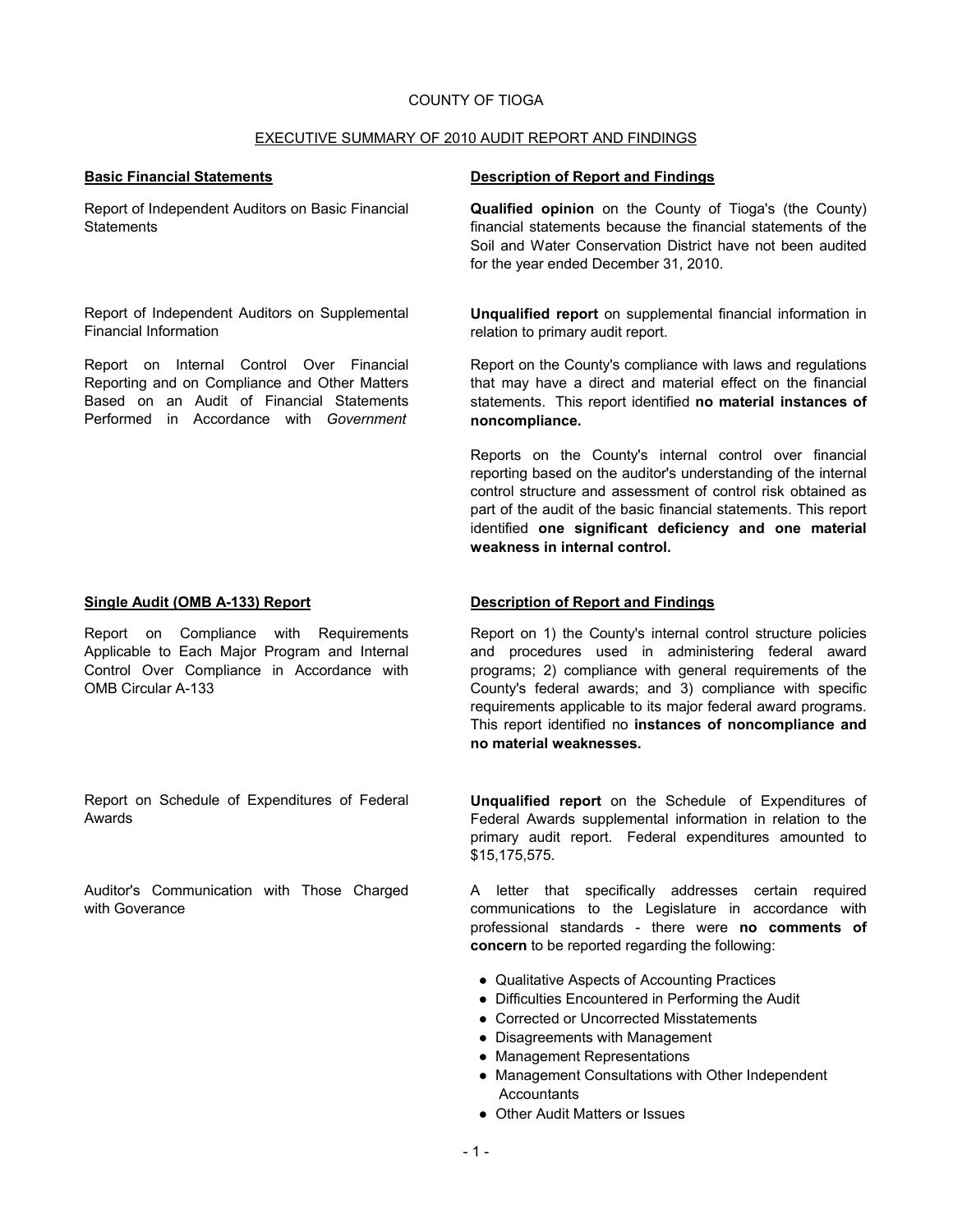#### COUNTY OF TIOGA

#### 5 YEAR FINANCIAL STATEMENT ANALYSIS

| <b>GENERAL FUND</b>                                                                                                                                                                                                                                                                                                  |          | 12/31/2010                                                                                                                             |               | 12/31/2009                                                                                                                            |          | 12/31/2008                                                                                                                                 |                            | 12/31/2007                                                                                                                                |          | 12/31/2006                                                                                                                             |
|----------------------------------------------------------------------------------------------------------------------------------------------------------------------------------------------------------------------------------------------------------------------------------------------------------------------|----------|----------------------------------------------------------------------------------------------------------------------------------------|---------------|---------------------------------------------------------------------------------------------------------------------------------------|----------|--------------------------------------------------------------------------------------------------------------------------------------------|----------------------------|-------------------------------------------------------------------------------------------------------------------------------------------|----------|----------------------------------------------------------------------------------------------------------------------------------------|
| <b>ASSETS</b>                                                                                                                                                                                                                                                                                                        |          |                                                                                                                                        |               |                                                                                                                                       |          |                                                                                                                                            |                            |                                                                                                                                           |          |                                                                                                                                        |
| Cash and investments<br>Taxes receivable<br>Due from state and federal<br>Other receivables<br>Prepaid expenses<br>Due from other governments<br>Due from other funds                                                                                                                                                | \$       | 11,153,897 \$<br>5,382,910<br>6,685,293<br>187,813<br>499,385<br>27,490<br>2,150,239                                                   |               | 7,495,821<br>5,450,979<br>5,135,001<br>389,992<br>303,257<br>317,629<br>3,183,228                                                     | -\$      | 8,149,756 \$<br>5,094,743<br>5,015,335<br>388,736<br>336,739<br>13,011<br>3,070,939                                                        |                            | 6.478.455 \$<br>5,344,497<br>4,394,838<br>785,179<br>401,913<br>-0-<br>1,068,745                                                          |          | 5,730,186<br>4,798,459<br>8,471,094<br>745,803<br>-0-<br>$-0-$<br>348,842                                                              |
| <b>Total Assets</b>                                                                                                                                                                                                                                                                                                  | \$       | 26,087,027                                                                                                                             | \$            | 22,275,907                                                                                                                            | \$       | 22,069,259 \$                                                                                                                              |                            | 18,473,627                                                                                                                                | -\$      | 20,094,384                                                                                                                             |
| <b>LIABILITIES</b><br>Accounts payable and accruals<br>Due to other governments<br>Due to other funds<br>Deferred revenue<br><b>Total Liabilities</b>                                                                                                                                                                | \$       | 2,336,103 \$<br>5,064,472<br>304,023<br>2,282,357<br>9,986,955                                                                         |               | 2,614,134<br>5,672,512<br>1,386,457<br>1,980,278<br>11,653,381                                                                        | -\$      | 3,369,695 \$<br>3,534,311<br>2,215,791<br>1,652,877<br>10,772,674                                                                          |                            | 2.017.622 \$<br>3,434,865<br>469,248<br>2,160,927<br>8,082,662                                                                            |          | 2,099,123<br>3,141,904<br>1,407,780<br>1,485,665<br>8,134,472                                                                          |
| <b>FUND BALANCE</b>                                                                                                                                                                                                                                                                                                  |          |                                                                                                                                        |               |                                                                                                                                       |          |                                                                                                                                            |                            |                                                                                                                                           |          |                                                                                                                                        |
| Reserved for encumbrances<br>Reserved for other<br>Appropriated<br>Unreserved                                                                                                                                                                                                                                        |          | 547,462<br>392,245<br>4,900,000<br>10,200,365                                                                                          |               | 544,900<br>669,955<br>3,800,000<br>5,607,671                                                                                          |          | 393,403<br>599,414<br>4,600,000<br>5,703,768                                                                                               |                            | 447,731<br>458,032<br>4,000,000<br>5,485,202                                                                                              |          | 378,910<br>290.775<br>3,400,000<br>7,890,227                                                                                           |
| <b>Total Fund Balances</b>                                                                                                                                                                                                                                                                                           |          | 16,040,072                                                                                                                             |               | 10,622,526                                                                                                                            |          | 11,296,585                                                                                                                                 |                            | 10,390,965                                                                                                                                |          | 11,959,912                                                                                                                             |
| <b>Total Liabilities and Fund Balances</b>                                                                                                                                                                                                                                                                           | \$       | 26,027,027 \$                                                                                                                          |               | 22,275,907                                                                                                                            | - \$     | 22,069,259                                                                                                                                 | \$                         | 18,473,627 \$                                                                                                                             |          | 20,094,384                                                                                                                             |
| <b>REVENUES</b><br>Real property taxes and tax items<br>Nonproperty tax items<br>Departmental income<br>Intergovernmental charges<br>Use of money and property<br>Fines and forfeitures<br>Other<br>State sources<br>Federal sources<br><b>Total Revenues</b><br><b>EXPENDITURES</b><br>General governmental support | \$       | 22,479,665<br>16,858,161<br>8,221,866<br>704,385<br>102,965<br>117,600<br>452,311<br>9,137,655<br>9,043,633<br>67,118,241<br>9,471,874 | \$            | 20,620,771<br>16,865,711<br>8,306,344<br>579,018<br>87,658<br>141,813<br>328,578<br>9,700,304<br>8,410,117<br>65,040,314<br>9,888,484 | \$       | 20,593,026 \$<br>16,895,480<br>8,030,635<br>504,101<br>253,453<br>133,867<br>612,542<br>8,780,736<br>6,418,455<br>62,222,295<br>10,430,420 |                            | 18,735,668 \$<br>16,007,800<br>6,910,370<br>581,067<br>595,260<br>138,024<br>709,969<br>8,932,542<br>8,959,189<br>61,569,889<br>9,900,808 |          | 18,098,306<br>16,967,567<br>7,323,658<br>978,255<br>444,657<br>101,102<br>193,205<br>9,071,031<br>9,101,997<br>62,279,778<br>9,646,497 |
| Education<br>Public safety<br>Public health<br>Transportation<br>Economic assistance and opportunity<br>Culture and recreation<br>Home and community service<br><b>Employee benefits</b><br>Debt service (principal and interest)                                                                                    |          | 4,494,316<br>6,868,533<br>7,092,383<br>1,072,579<br>19,879,247<br>229,476<br>605,536<br>10,234,114<br>730,000                          |               | 5,191,138<br>6,401,237<br>7,324,576<br>630,986<br>20,342,519<br>232,827<br>657,064<br>8,851,007<br>690,000                            |          | 4,526,465<br>6,497,446<br>7,426,805<br>785,701<br>19,704,320<br>215,570<br>635,062<br>7,979,120<br>-0-                                     |                            | 4,214,424<br>6,150,246<br>7,066,839<br>807,844<br>19,670,902<br>212,401<br>592,107<br>7,984,333<br>-0-                                    |          | 4,234,407<br>6,123,074<br>6,760,855<br>729,181<br>20,594,140<br>227,204<br>560,764<br>8,149,241<br>-0-                                 |
| <b>Total Expenditures</b><br><b>Excess of Revenues</b>                                                                                                                                                                                                                                                               |          | 60,678,058                                                                                                                             |               | 60,209,838                                                                                                                            |          | 58,200,909                                                                                                                                 |                            | 56,599,904                                                                                                                                |          | 57,025,363                                                                                                                             |
| Transfers (out)                                                                                                                                                                                                                                                                                                      |          | 6,440,183<br>(1,022,637)                                                                                                               |               | 4,830,476<br>(5,099,572)                                                                                                              |          | 4,021,386<br>(3, 115, 766)                                                                                                                 |                            | 4,969,985<br>(2,456,579)                                                                                                                  |          | 5,254,415<br>(3,464,054)                                                                                                               |
| Net Change in Fund Balance<br>Restatement                                                                                                                                                                                                                                                                            | \$<br>\$ | 5,417,546<br>-0-                                                                                                                       | \$<br>\$      | $(269,096)$ \$<br>(404,963) \$                                                                                                        |          | 905,620<br>-0-                                                                                                                             | \$<br>\$                   | 2,513,406<br>(4,082,353)                                                                                                                  | \$<br>\$ | 1,790,361<br>-0-                                                                                                                       |
| <b>EXPENDITURES AND TRANSFERS IN OTHER FUNDS</b><br>Refuse and Garbage Fund<br>County Road Fund<br>Road Machinery Fund<br>Special Grant Fund<br>Capital Funds                                                                                                                                                        | \$<br>S  | 1,229,018<br>1,846,969<br>616,333<br>688,571<br>6,007,097                                                                              | \$<br>S<br>\$ | 1,240,149 \$<br>1,801,061<br>632,046<br>719,869<br>4,226,178                                                                          | \$<br>\$ | 1,243,391<br>1,756,699<br>660,935<br>291,126<br>7,644,938                                                                                  | \$<br>\$<br>\$<br>\$<br>\$ | 1,182,692<br>1,730,025<br>609,474<br>628,460<br>8,179,379                                                                                 | \$       | 1,125,716<br>1,672,854<br>575,768<br>446,898<br>8,042,254                                                                              |

Note: Abstracted from audited financials - See audit reports for complete information